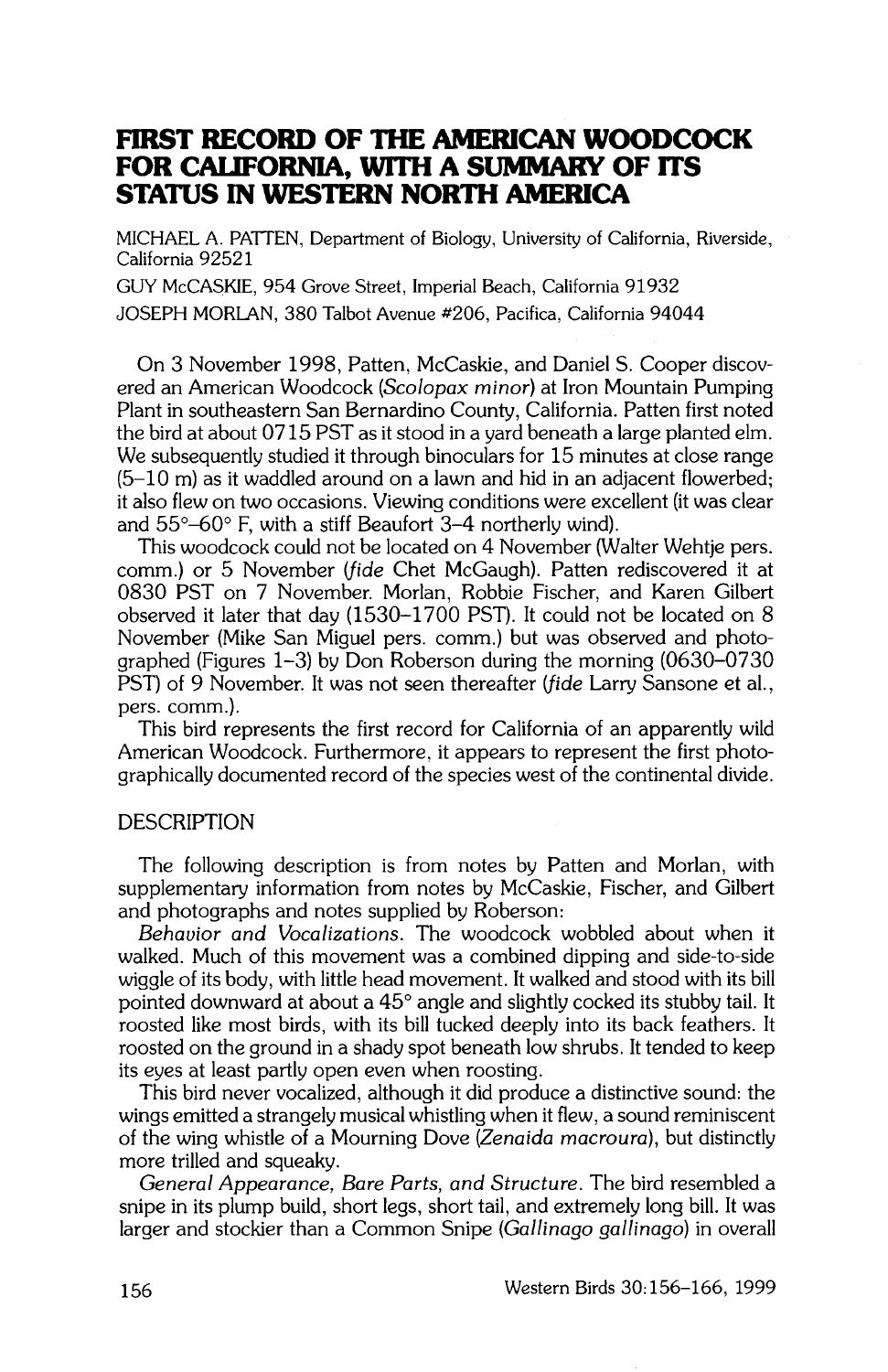

**Figure 1. American Woodcock at Iron Mountain Pumping Plant, San Bernardino County. California, 9 November 1998. The black barring on the rear crown is diagnostic of Scolopax.** 

**Photograph by Don Roberson** 



**Figure 2. American Woodcock at Iron Mountain Pumping Plant, San Bernardino County, California, 9 November 1998. Note the unbarred cinnamon underparts.** 

**Photograph by Don Roberson**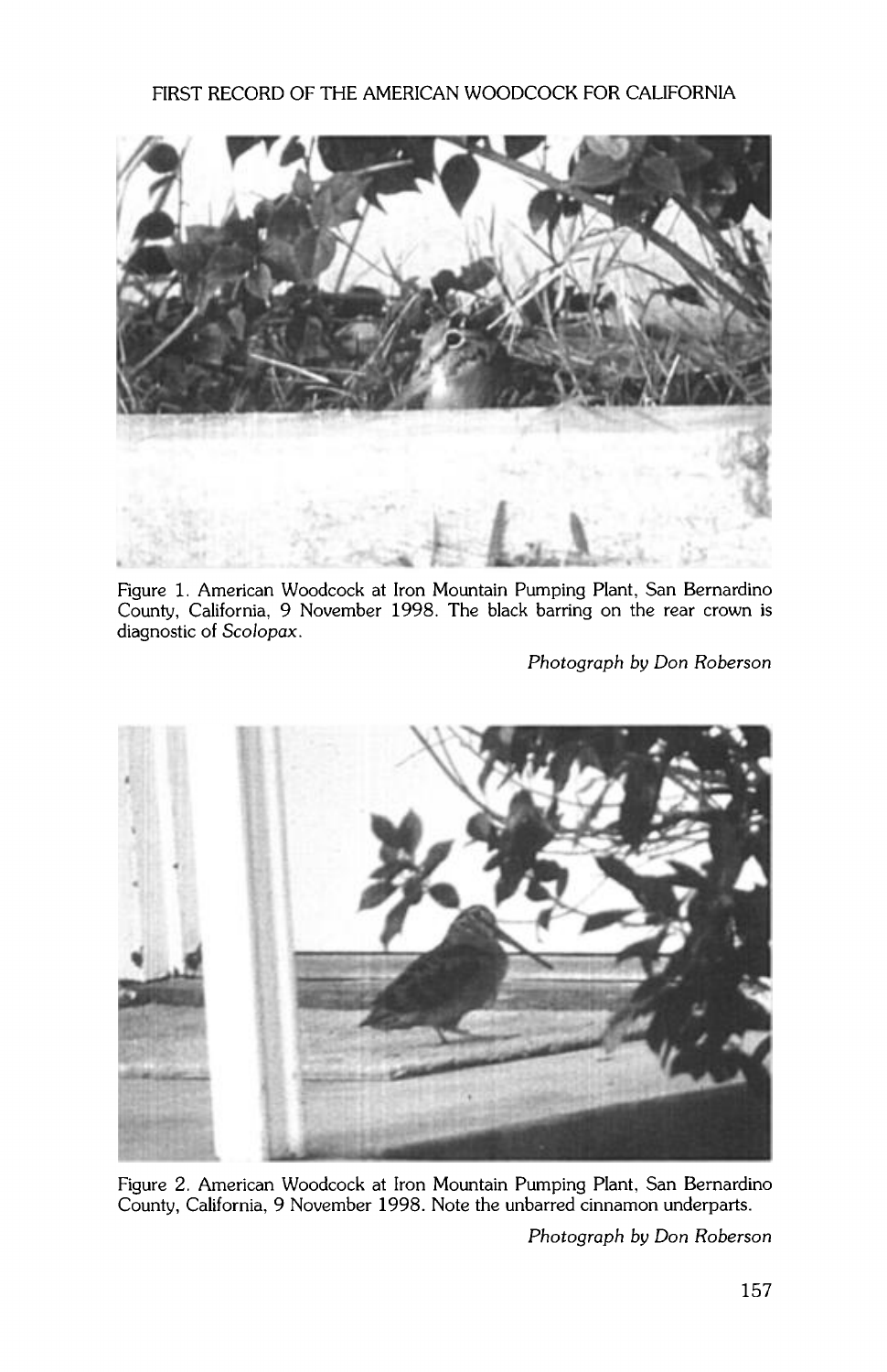#### **FIRST RECORD OF THE AMERICAN WOODCOCK FOR CALIFORNIA**



**Figure 3. American Woodcock at Iron Mountain Pumping Plant, San Bernardino**  County, California, 9 November 1998. Note the bold gray "V" on the mantle and the **gray stripes through the scapulars.** 

**Photograph by Don Roberson** 

**girth and mass. Furthermore, it was stockier than a snipe and had a large head with prominent large black eyes situated closer to the crown than on any bird we have seen.** 

**Its bill was twice as long as the head, quite deep at its base, and dull pinkish on the basal one-third and gray-brown distally. We did not note differences in color between the maxilla and mandible. The short, sturdy legs were dull grayish pink. It looked nearly tailless. On short, rounded wings, it flew as it**  stood, with its bill pointing downward at a 45<sup>°</sup> angle.

**Plumage Pattern and Coloration. The bird had the typical woodcock plumage pattern (shared by all six species of Scolopax): wide black bars on the crown and nape, intricately patterned upperparts, and simply patterned underparts.** 

**The head was mostly unmarked rich buff (approaching pumpkin orange), emphasizing the huge black eyes. The eyes were encircled by a nearly complete eye ring that was buff above and white with a bluish cast below. Thin rusty-buff bars narrowly separated three wide squared-off black bars on the nape and hindcrown: the top of the crown had a fourth black bar much narrower than the other three. A jagged black line through the eye was thicker and darker in the lores. Another duller black stripe was on the lower rear edge of the auriculars. The crown was gray, contrasting with the buff forehead, black nape bars, and buff auriculars.**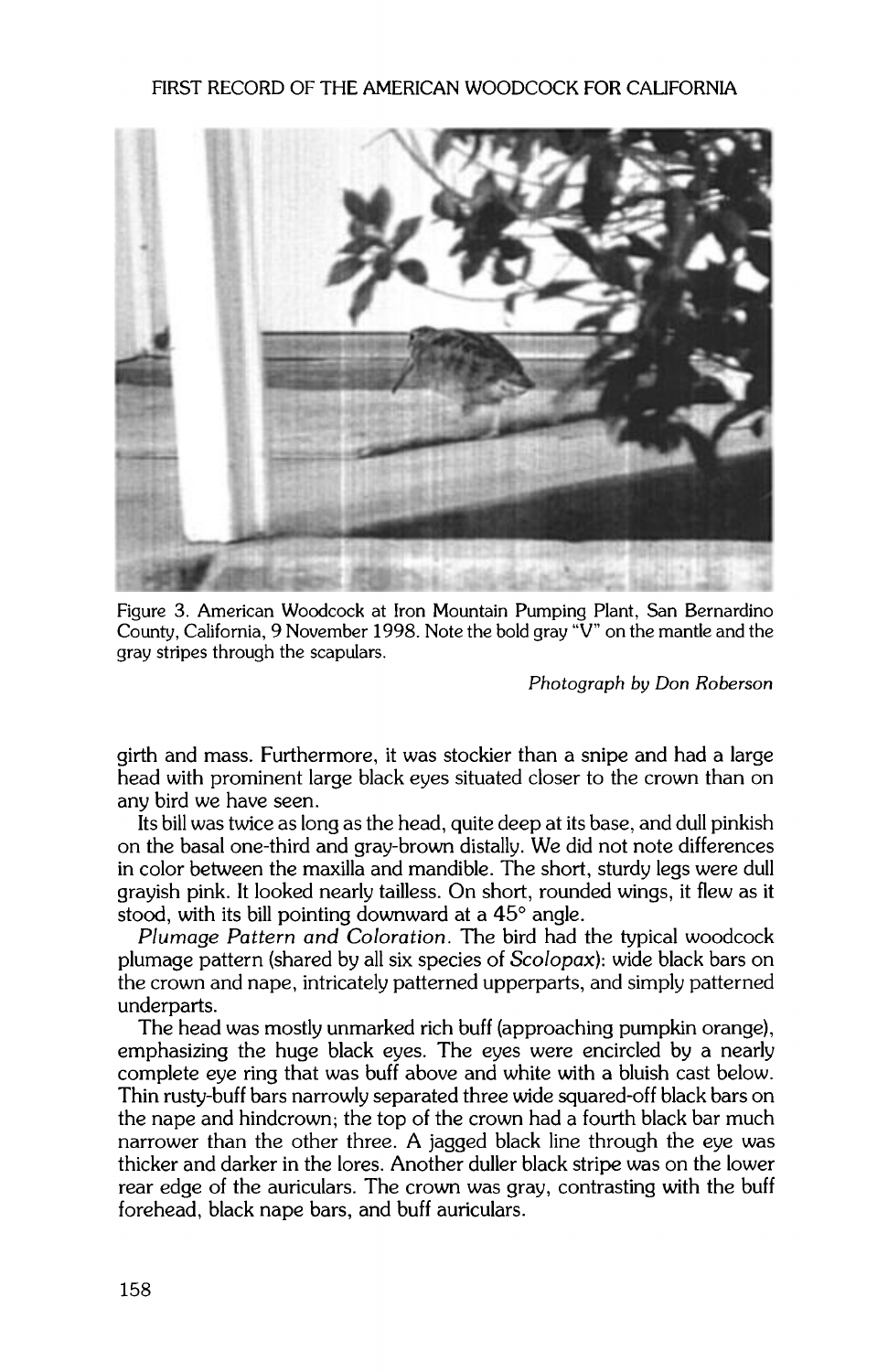### **FIRST RECORD OF THE AMERICAN WOODCOCK FOR CALIFORNIA**

**The back feathers were grayish with fine buff vermiculation on both webs. Each back feather was narrowly fringed with rich buff. The mantle was framed by a broad pale gray stripe on either side (formed by the lower scapulars); these stripes formed a prominent pale "V" on the upperparts that was readily visible even when the bird roosted. The upper scapulars had black lobate centers with pointed tips and notched edges. The wing coverts were largely rusty, frosted with gray. The coverts had a complex internal pattern of black marks and lines.** 

**The underparts were uniform unmarked rich buff from the chin to the undertail coverts, save for a warm ruddy wash on the sides of the breast that softly contrasted with the remainder of the underparts. We did not note the pattern on the undertail coverts or the rectrices. The long uppertail coverts mostly hid the tail, although black tips to the rectrices were barely visible. The uppertail coverts were buff with coarse blackish transverse vermiculations.** 

### **IDENTIFICATION SUMMARY**

**Distinguishing the American Woodcock from the five other woodcock species is not difficult (Hayman et al. 1986). Three others, the Eurasian (S. rusticola), the Amami (S. mira) of the Ryukyu Islands, and the Dusky Woodcock (S. saturata) of Indonesia, have extensively barred underparts. The other two, the Celebes Woodcock (S. celebensis) of Sulawesi and the possibly extinct Obi Woodcock (S. rochussenii) of the Moluccas, lack the bold gray "V" on the mantle, are larger, and have a different body color and feather patterning.** 

**Ageing and sexing of the American Woodcock are probably impossible in the field because the sexes are basically identical (except for females being over 10% larger, with longer bills) and juveniles look virtually the same as adults (Martin 1964, Prater et al. 1977, Hayman et al. 1986:347). There may be some tendency for juveniles to have a slightly grayer chin, throat, and auriculars (Paulson 1993, Keppie and Whiting 1994). See the key in Martin (1964) or Sheldon (1967:203) for detailed information about ageing this species in hand by the pattern on the inner secondaries.** 

#### **DISTRIBUTIONAL SUMMARY**

**The American Woodcock occurs in North America east of the Great Plains. It breeds from southeastern Manitoba east through the Maritime Provinces of Canada and south nearly to the Gulf of Mexico (Nero 1977, 1986, Keppie and Whiting 1994, A.O.U. 1998). In recent decades the western edge of its breeding range has expanded slightly into eastern North Dakota, South Dakota, Kansas, Oklahoma, and Texas (Smith and Barclay 1978). It winters in the southern third of its breeding range, south to the Gulf Coast and through central Texas sparingly to the lower Rio Grande valley (Keppie and Whiting 1994).** 

**The American Woodcock has been recorded west of its normal range on over 30 occasions (Appendix), mainly east of the continental divide (Figure 4). There are records for Saskatchewan, Montana, Wyoming, Colorado,**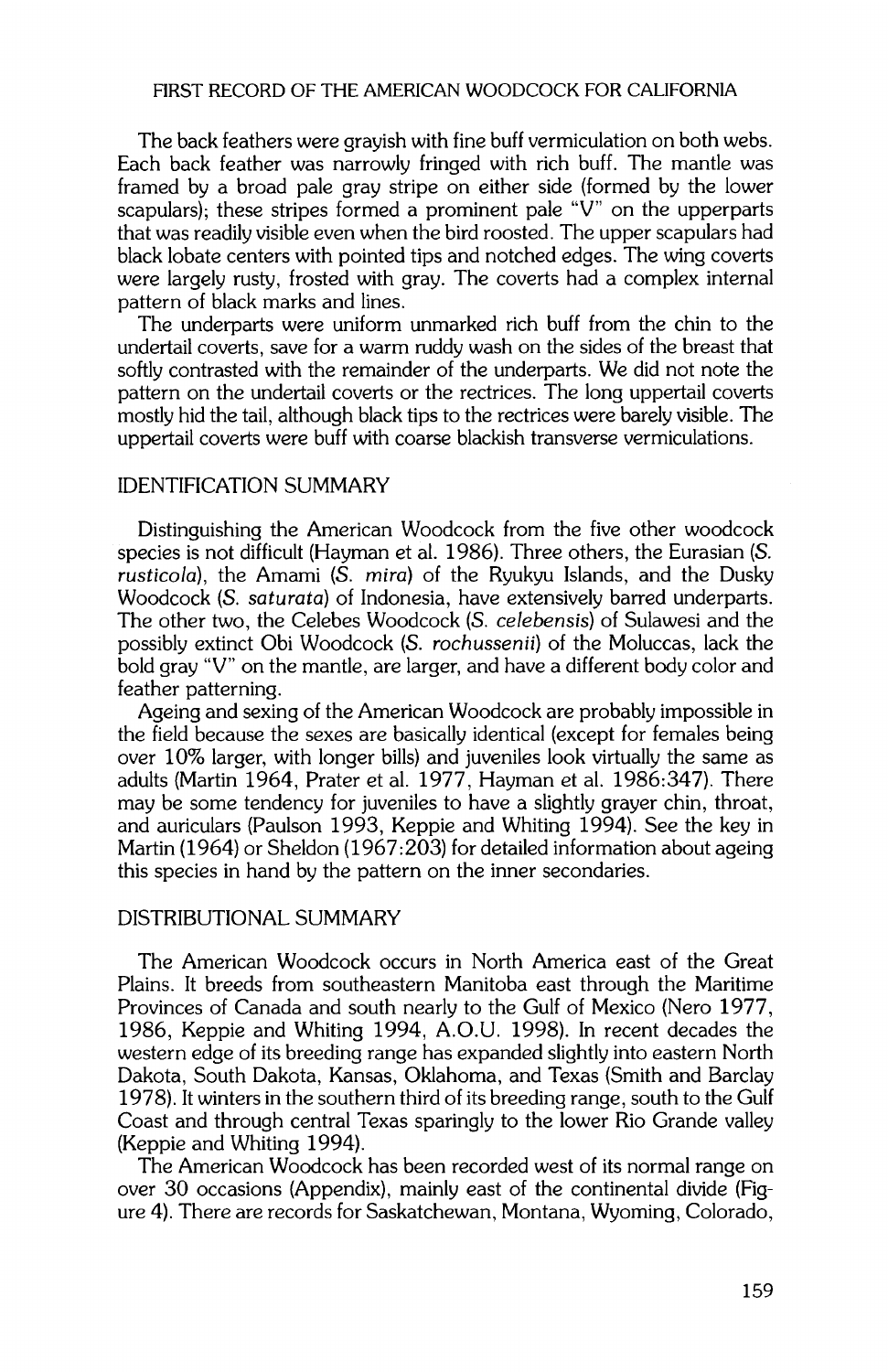

**Figure 4. Western edge (dotted line) of regular breeding and wintering distribution of**  the American Woodcock (Scolopax minor) and locations of extralimital records in the **western United States and Canada (Appendix). Solid circles represent well-documented or generally accepted records. Empty circles represent hypothetical or**  questionable reports. Note that the vast majority of extralimital records are east of the **continental divide (gray line).**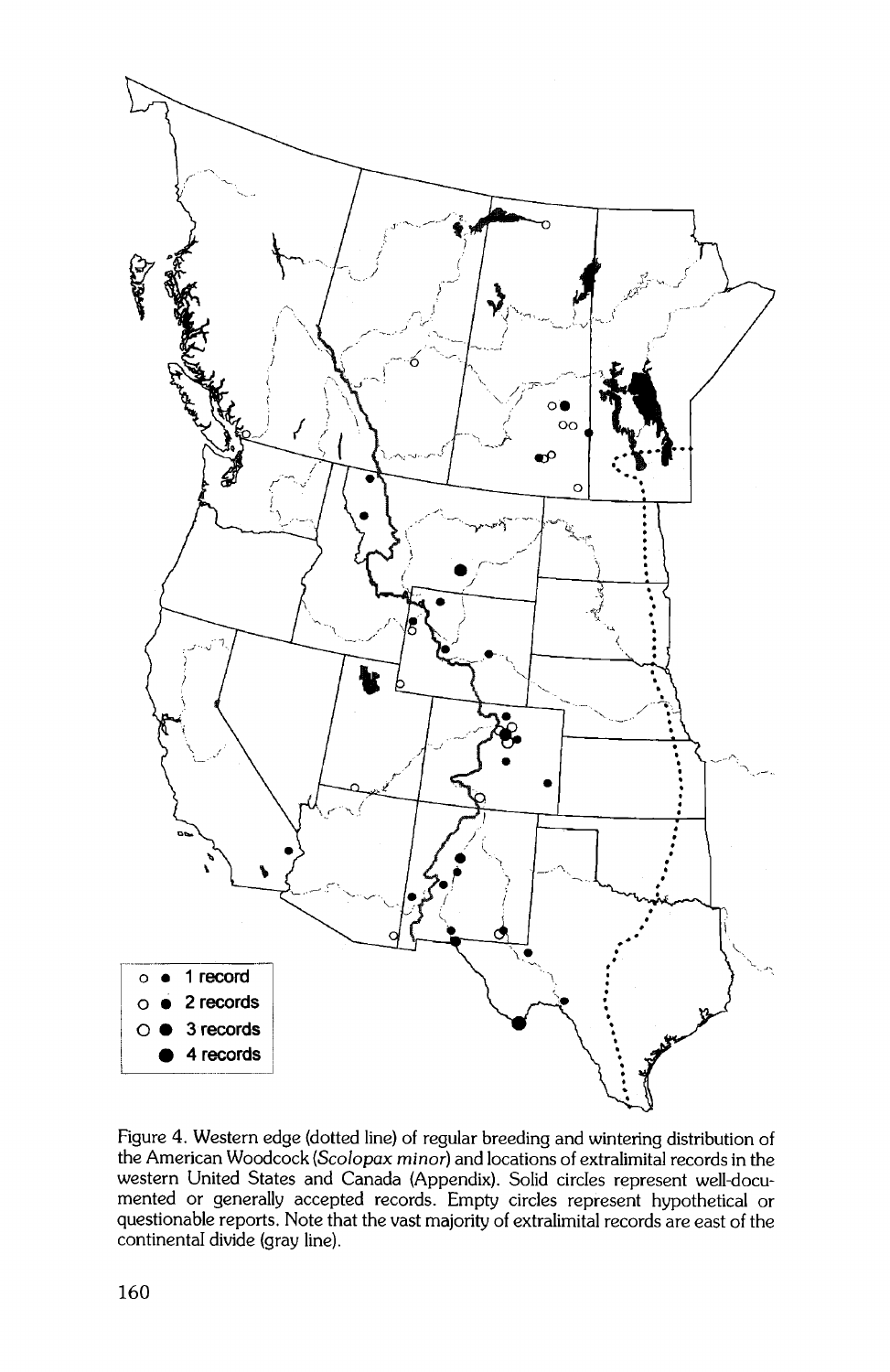**New Mexico, and the trans-Pecos region of Texas (Hubbard 1978, DeSante and Pyle 1986, Andrews and Righter 1992, Smith 1996, Peterson and Zimmer 1998). Many reports for Colorado and Saskatchewan are problematic, and all reports for Alberta are generally treated as hypothetical (Salt and Salt 1976:492, Pinel et al. 1991, Semenchuk 1992, cf. A.O.U. 1998). This species has wandered south of its normal range to Bermuda (A.O.U. 1998) and in Mexico to San Luis Potosf, Tamaulipas, and even the Yucatan Peninsula (Howell and Webb 1995). It has appeared sporadically during migration northeast of its usual range on the islands of St. Pierre and Miquelon (Tuck and Borota 1972).** 

**There were only four well-documented records of the American Woodcock west of the continental divide prior to the California record: sight records for western Montana at Ninemile Creek (Bergeron et al. 1992, Paulson 1993) and Eureka (Wright 1996), along Sacaton Creek, New Mexico, within sight of Arizona (S. O. Williams in litt.), and at Jackson, Wyoming (J. Priday in litt.). A sight report from coastal British Columbia is treated as valid by Paulson (1993) but as hypothetical by Campbell et al. (1990); we follow the latter. There is also a hypothetical report for southeastern Arizona (Monson and Phillips 1981) that has not been reviewed by the Arizona Bird Committee and is thus not on its list of birds recorded in Arizona (Gary H. Rosenberg in litt.). One reported at Kanab, Utah, is not considered acceptable (Sorensen et al. 1985).** 

**Records for southeastern Saskatchewan suggest occasional breeding (Rudolf F. Koes in litt.). Aside from three anomalous but well-documented July/August records for Colorado and New Mexico, the vast majority of records of vagrants south of Canada have been during the species' normal migration periods (Figure 5). The American Woodcock migrates as early as late September, but the bulk of fall migration takes place between mid-October and early December, with a peak around early November (Smith and Barclay 1978, Keppie and Whiting 1994). It winters as far north as southern Missouri and Tennessee in the interior and Long Island on the Atlantic Coast (Keppie and Whiting 1994).** 

**Some 599 American Woodcocks were released in California from 1972 through 1974 (Table 1) in a failed attempt by the California Department of Fish and Game to establish this species as a game bird (Kidd and Harper 1974). No woodcocks have been released in California since January 1974, although a few persisted in the state subsequently. The last was recorded in 1982 near Santa Rosa, Sonoma County (Sam Blankenship in litt.). The released birds were from 663 trapped in Louisiana (64 died in transit); fifteen were subsequently observed or found dead in 1972 and 1973, 11 of them near release sites. As revealed by band recoveries, three individuals dispersed great distances from California (Kidd and Harper 1974): one was hit by a car in Alberta, 20 January 1972, one was found dead at Cummings Lake near Ely, Nevada, 13 March 1973 (see Alcorn 1988:157), and one was shot by a hunter at Blue River in eastern Kansas, 19 November 1973 (Kidd and Harper 1974). These authors attributed a 19 October 1972 sighting 200 km northwest of Anchorage, Alaska, to the California releases, but the record is undocumented and ignored (Thede Tobish in litt.).**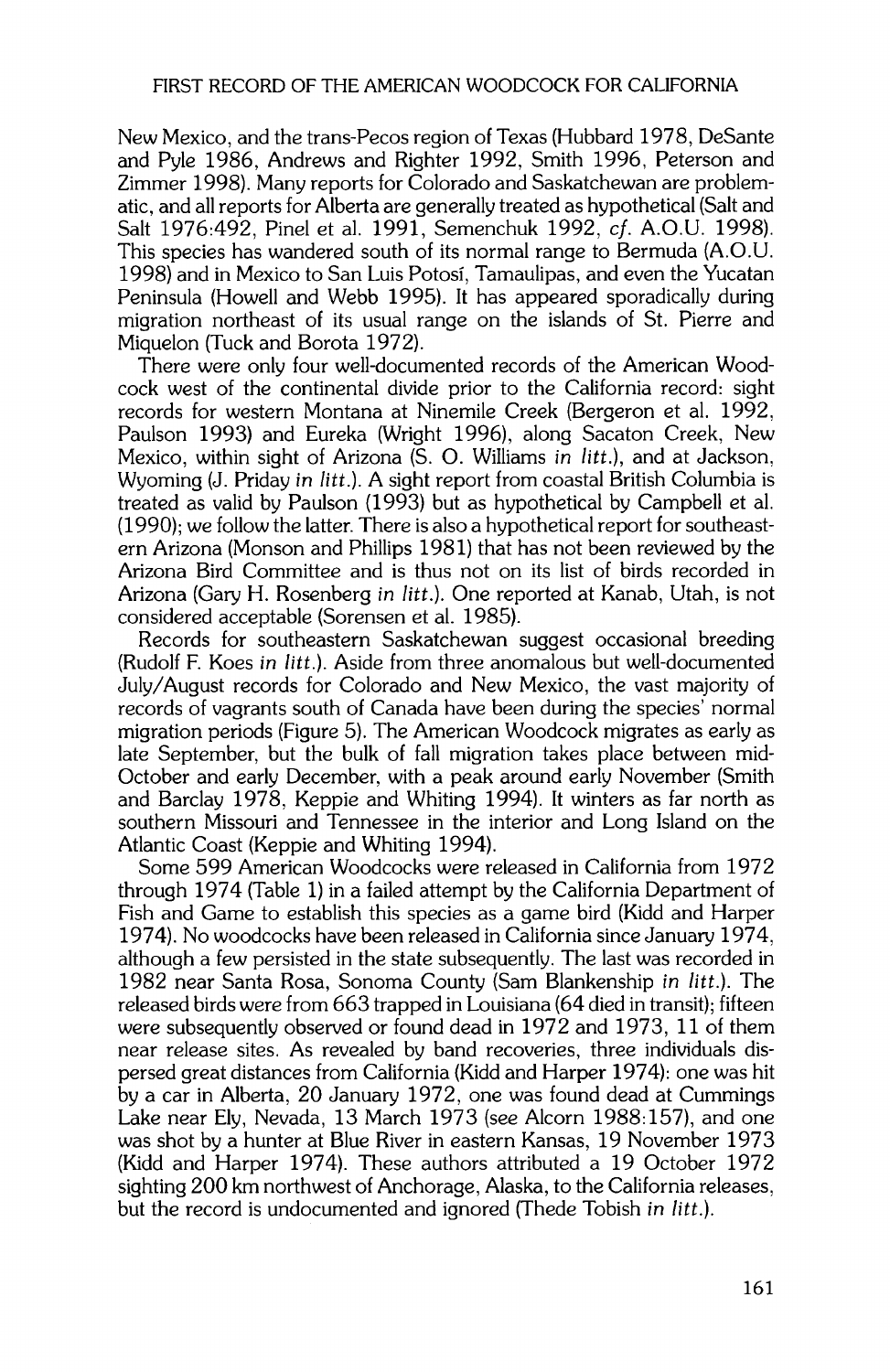

**Figure 5. Temporal pattern of extralimital occurrence of the American Woodcock (Scolopax minor) in the western United States and Canada. Bars above the histogram represent its normal migration period (heavier bars are peak periods) in eastern North America (Smith and Barclay 1978).** 

**The bird at Iron Mountain appeared at the peak of woodcock migration in eastern North America, fit the temporal pattern of most other extralimital records of the species (Figure 5), and occurred nearly a quarter-century after the release program in California ceased. Therefore, we conclude this**  record establishes a first for California of a naturally occurring American **Woodcock, a sentiment shared by Sam Blankenship (in litt.), who was involved in the release program.** 

#### **ACKNOWLEDGMENTS**

**We thank Karen Gilbert, Chet McGaugh, Don Roberson, Mike San Miguel, Larry Sansone, and Walter Wehtje for keeping us current about their successes orfailures in locating this American Woodcock. Gilbert, Roberson, and Robbie Fischer graciously supplied copies of their descriptions, and Roberson supplied the photographs. Jutta C. Burger assisted with preparation of the map. We received helpful information about introductions from Kimball L. Garrett and Sam Blankenship, about migration timing from Paul E. Lehman, and about ageing from Peter Pyle. We are indebted to Rudolf F. Koes (Alberta, Saskatchewan), Greg W. Lasley (Texas), Tony L. Leukering (Colorado), Jeffrey S. Marks (Montana), Jim Peterson (Texas), John Priday (Wyoming), Gary H. Rosenberg (Arizona), Thede Tobish (Alaska), and Sartor O. Williams III (New Mexico) for providing information about records of the American Woodcock in the West. We thank Robert W. Nero, Philip Unitt, and Sartor O. Williams III for comments on the manuscript.**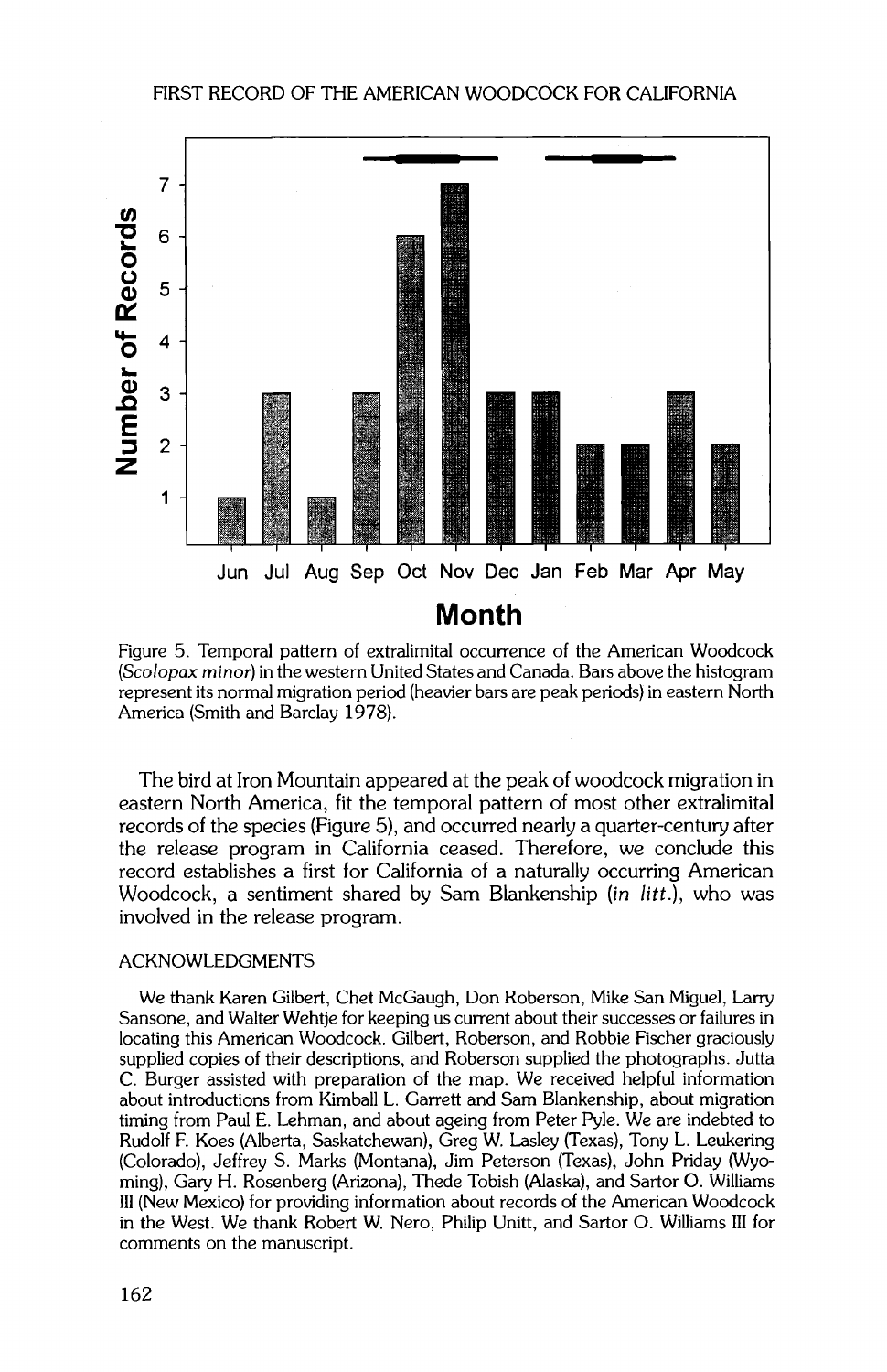| Location                                                                                                                       | Year(s)                                                        | Number                                  |
|--------------------------------------------------------------------------------------------------------------------------------|----------------------------------------------------------------|-----------------------------------------|
| Butte County<br>Colusa County<br>Mendocino County<br>Sacramento County<br>San Joaquin County<br>Sonoma County<br>Sutter County | 1973<br>1972<br>1972<br>1972-1974<br>1973<br>1972<br>1972-1973 | 29<br>61<br>40<br>294<br>33<br>61<br>81 |
| Total                                                                                                                          |                                                                | 599                                     |

**Table ! Releases of the American Woodcock into California<sup>a</sup>** 

**aData corrected from Kidd and Harper (1974), who erroneously reported on releases 19-20 January 1972. Attempts at establishing a game population in the state failed.** 

## **LITERATURE CITED**

**Alcorn, J. R. 1988. The Birds of Nevada. Fairview West, Fallon, NV.** 

- **American Ornithologists' Union (A.O.U.). 1998. Check-list of North American Birds, 7th ed. Am. Ornithol. Union, Washington, D.C.**
- **Andrews, R., and Righter, R. 1992. Colorado Birds: A Reference to Their Distribution and Abundance. Denver Mus. Nat. Hist., Denver.**
- **Bailey, A.M., and Niedrach, R. J. 1965. Birds of Colorado, vol. I. Denver Mus. Nat. Hist., Denver.**
- **Bergeron, D., Jones, C., Genter, D. L., and Sullivan, D. 1992. P. D. Skaar's Montana bird distribution, 4th ed. Montana Nat. Heritage Prog., Spec. Publ. 2.**
- **Bergtold, W. H. 1917. The birds of Denver. Wilson Bull. 29:113-129.**
- Campbell, R. W., Dawe, N. K., McTaggart-Cowan, I., Cooper, J. M., Kaiser, G. W., **and McNall, M. C. E. 1990. The Birds of British Columbia, vol. II. Royal Br. Columbia Mus., Victoria.**
- **Cooke, W. W. 1897. The birds of Colorado. State Agric. College Bull. 37.**
- **DeSante, D. F., and Pyle, P. 1986. Distributional Checklist of North American Birds, vol. 1: United States and Canada. Artemisia Press, Lee Vining, CA.**
- **Dorn, J. L., and Dorn, R. D. 1990. Wyoming Birds. Mountain West, Cheyenne.**
- **Grave, B. H., and Walker, E. P. 1913. The Birds of Wyoming, with an explanation of**  recent changes in their distribution—ecomonic aspects also considered. Univ. **Wyoming Press, Cheyenne.**
- **Harris, B. K. 1965. More specimen records of birds unusual in New Mexico. Auk 82:648-650.**
- **Harrison, S. 1960. Woodcock sighted in Qu'Appelle. Blue Jay 18:160.**
- **Hayman, P., Marchant, J., and Prater, T. 1986. Shorebirds: An Identification Guide to the Waders of the World. Houghton Mifflin, Boston.**
- **Henderson, J. 1909. An annotated list of the birds of Boulder County, Colorado. Univ. Colo. Stud. 6:219-242.**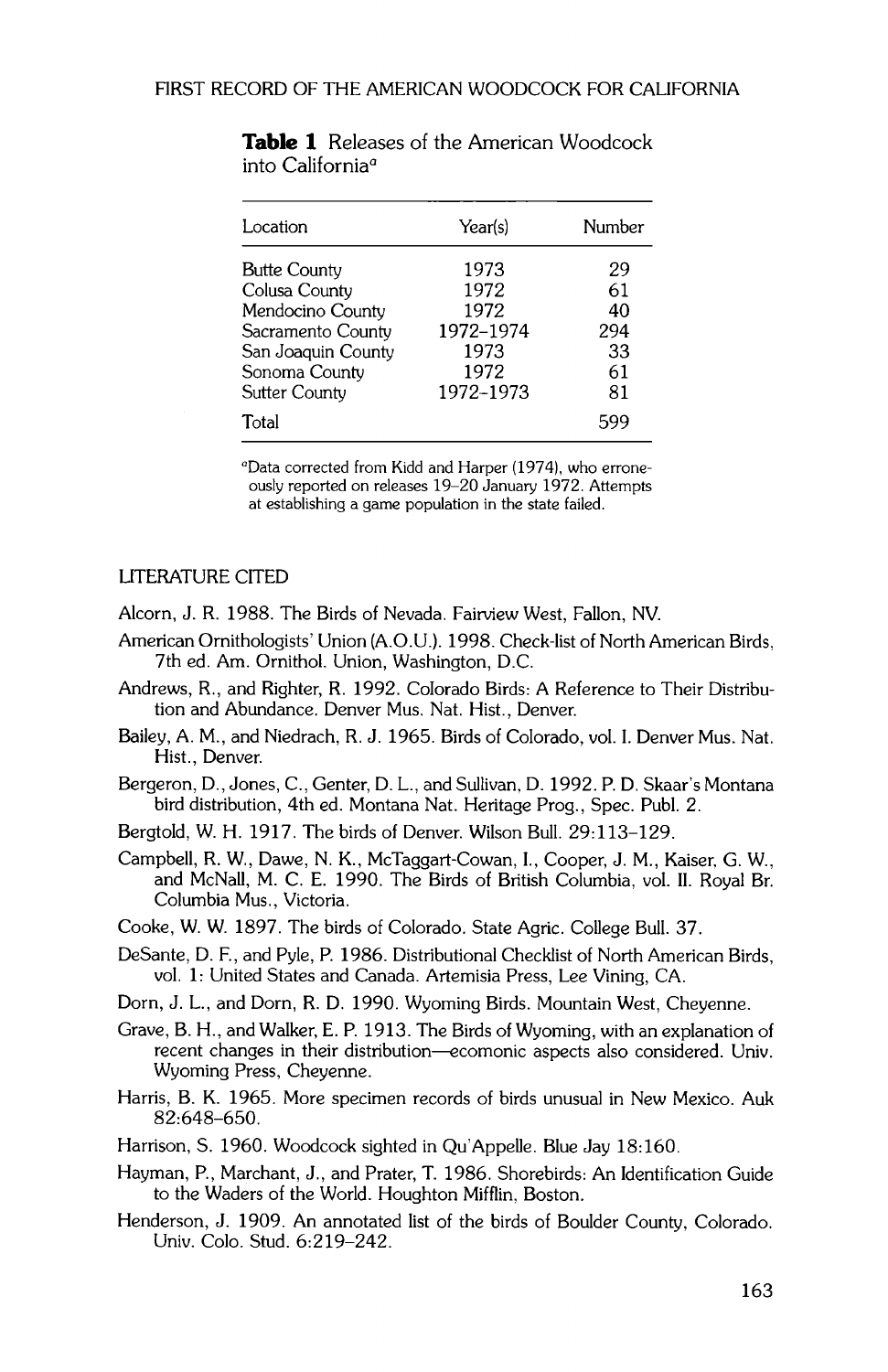- **Houston, C. S., Houston, M. I., and Gollop, J. B. 1981. Saskatchewan birds species--hypothetical and rejected. Blue Jay 39:196-201.**
- **Howell, S. N. G., and Webb, S. 1995. Guide to the Birds of Mexico and Northern Central America. Oxford Univ. Press, Oxford.**
- **Hubbard, J.P. 1978. Revised check-list of the birds of New Mexico. N.M. Ornithol. Soc. Publ. 6.**
- **Keppie, D. M., and Whiting, R. M., Jr. 1994. American Woodcock, in The Birds of North America (A. Poole and F. Gill, eds.), no. 100. Acad. Nat. Sci., Philadelphia.**
- **Kidd, J. B., and Harper, H. T. 1974. Introduction of the American Woodcock in California. American Woodcock Workshop Proc. 5.**
- **Martin, F. W. 1964. Woodcock age and sex determination from wings. J. Wildl. Mgmt. 28:287-293.**
- **McCreary, O. 1939. Wyoming Bird Life, rev. ed. Burgess, Minneapolis.**
- **Mitchell, H. H. 1924. Birds of Saskatchewan. Can. Field-Nat. 38:101-118.**
- **Monson, G., and Phillips, A. R. 1981. Annotated Checklisto the Birds of Arizona, rev. ed. Univ. Ariz. Press, Tucson.**
- **Nero, R. W. 1963. Birds of the Lake Athabasca region, Saskatchewan. Sask. Nat. Hist. Soc. Spec. Publ. 7.**
- **Nero, R. W. 1977. The American Woodcock in Manitoba. Blue Jay 35:240-256.**
- **Nero, R. W. 1986. American Woodcock breeding range extension. Blue Jay 44:120- 122.**
- **Oberholser, H. C. 1974. The Birds Life of Texas, vol. 1. Univ. Tex. Press, Austin.**
- **Paulson, D. R. 1993. Shorebirds of the Pacific Northwest. Univ. Wash. Press, Seattle.**
- **Peterson, J., and Zimmer, B. R. 1998. Birds of the Trans-Pecos. Univ. Tex. Press, Austin.**
- **Pinel, H. W., Smith, W. W., and Wershler, C. R. 1991. Alberta birds, 1971-1980, vol. 1: Non-passerines. Prov. Mus. Alberta Occ. Paper 13.**
- **Prater, A. J., Marchant, J. H., and Vuorinen, J. 1977. Guide to the Identification and Ageing of Holarctic Waders. Br. Trust Ornithol. Guide 17.**
- **Salt, W. R., and Salt, J. R. 1976. The Birds of Alberta, with Their Ranges in Saskatchewan & Manitoba. Hurtig, Edmonton.**
- **Saunders, A. A. 1921. A distributional list of the birds of Montana, with notes on the migration and nesting of the better known species. Pac. Coast Avifauna 14.**
- **Semenchuk, G. P., ed. 1992. The Atlas of Breeding Birds of Alberta. Fed. Alberta Nat., Edmonton.**
- **Sheldon, W. G. 1967. The Book of the American Woodcock. Univ. Mass. Press, Amherst.**
- **Smith, A. R. 1996. Atlas of Saskatchewan birds. Sask. Nat. Hist. Soc. Spec. Publ. 22.**
- **Smith, H. G., Jr. 1886. Some additions to the avifauna of Colorado. Auk 3:284-286.**
- **Smith, H. G., Jr. 1895. Some birds new to Colorado--with notes on others of little known distribution in the state. Nidologist 3:48-49.**
- **Smith, R. W., and Barclay, J. S. 1978. Evidence of westward changes in the range of the American Woodcock. Am. Birds 32:1122-1127.**
- **Sorensen, E., Dixon, K., Hedges, S. P., and White, C. M. 1985. Second Utah Bird Records Committee Report. Utah Birds 1: 51-61.**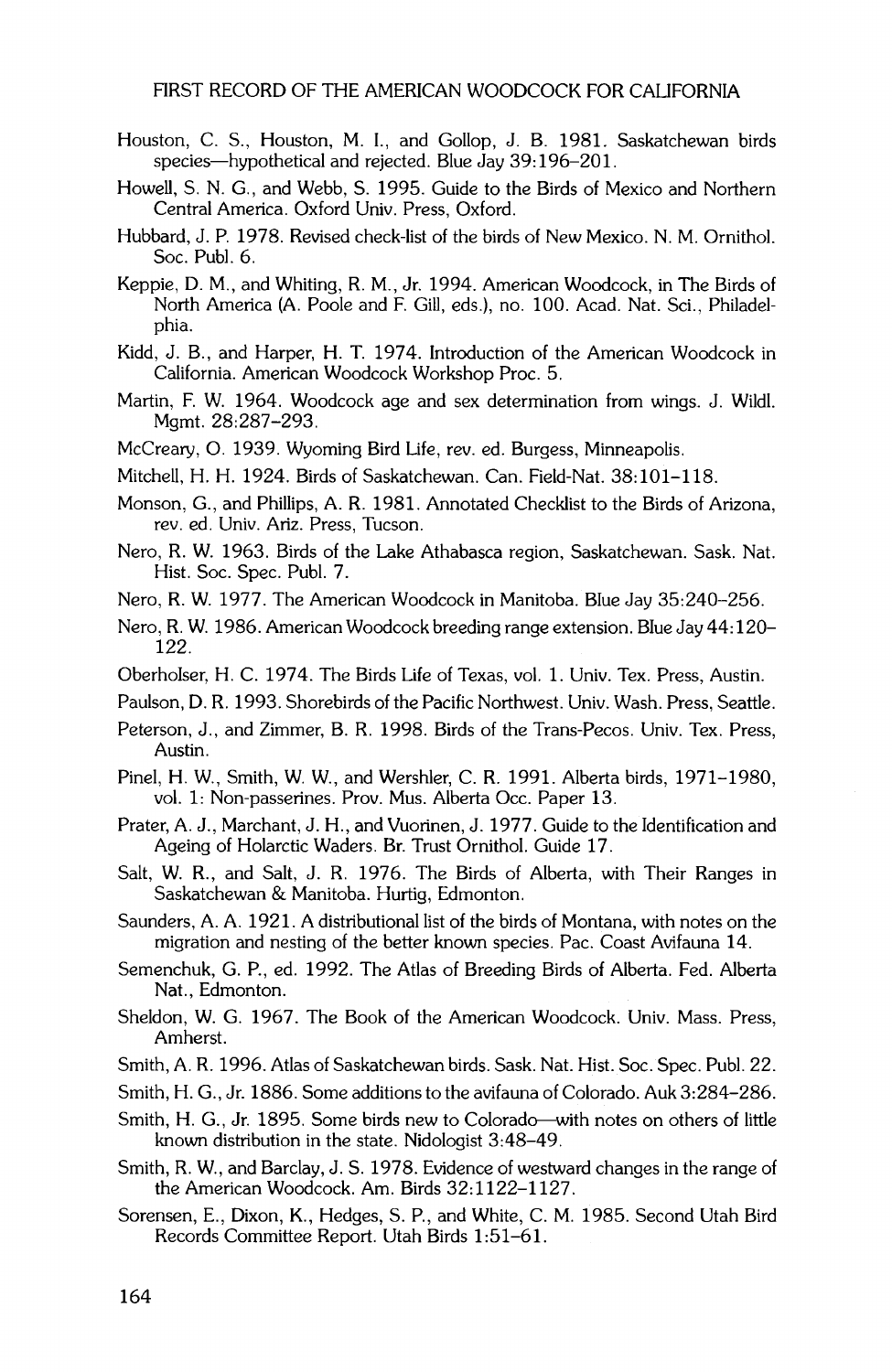- **Tuck, L. M., and Borota, M. J. 1972. Additions to the avifauna of St. Pierre and Miquelon. Can. Field-Nat. 86:279-284.**
- **Wauer, R. H. 1996. A Field Guide to Birds of the Big Bend, 2nd ed. Tex. Monthly Press, Austin.**
- **Wright, P. L. 1996. Status of rare birds in Montana, with comments on known hybrids. Northwest. Nat. 77:57-85.**

**Accepted 20 August 1999** 

**APPENDIX. Extralimital records of the American Woodcock in western North America (the western states and the Trans-Pecos region of Texas). Records we consider valid are preceded by a numeral (i.e., the record was accepted by a local records committee or state authority). A question mark indicates that an exact date for the record is not known. Museum abbreviations: DMNH, Denver Museum of Natural History, Denver, Colorado; NMSU, New Mexico State University, Las Cruces; UNM, University of New Mexico (Museum of Southwestern Biology), Albuquerque; UTEP, University of Texas, E1 Paso.** 

- **1. 9 (not 12) August 1885: Colorado; vic. Denver (Smith 1886, DMNH 14760) ? October 1885: Colorado; vic. Denver (Smith 1886) "fall" 1887: Colorado; vic. Boulder (Smith 1895)** 
	- **"fall" 1887: Colorado; Fort Lupton (Smith 1895)**
	- **8 August 1892: Saskatchewan; Portage (Mitchell 1924, Nero 1963, Houston et al. 1981)**
	- **8 June 1895: Colorado; Denver (Cooke 1897, Bergtold 1917)**
	- **24-30 May 1905: Colorado; vic. Boulder (Henderson 1909)**
- **2. ? September 1906: Wyoming; Cody (Grave and Walker 1913; specimen) "before 1927": Wyoming; Evanston (McCreary 1939:35, Dorn and Dorn 1990:48)**
- **3. 16 September 1945: Colorado; Bennett (DMNH 24766)**
- **4-6.23 October 1917 (3): Montana; Billings (Saunders 1921, 3 specimens) 19 April 1959 (3): Colorado; Cherry Creek Reservoir (Bailey and Niedrach 1965:325)** 
	- **3 December 1959 (5): Colorado; Hot Creek (Bailey and Niedrach 1965:325)**
	- **5 March 1960: British Columbia; N. Surrey (Campbell et al. 1990:487, Paulson 1993)**
	- **6 November 1960: Colorado; Hot Creek (Bailey and Niedrach 1965:325)**
	- **? 1960: Saskatchewan; Qu'Appelle (Harrison 1960, Houston et al. 1981)**
	- **7. 25 January 1964: New Mexico; 3 km n. Mesilla Dam (Harris 1965, NMSU 2767)**

**17 April 1965: Colorado; Evans Ranch (Bailey and Niedrach 1965:325)** 

- **8. 2 November 1965: Texas; Big Bend National Park (Oberholser 1974:325) "since May" 1966: Saskatchewan; Regina (Smith 1996)**
- **9. 29 March 1969: New Mexico; 16 km w. Magdalena (UNM specimen)**
- **10. 15 November 1972: Texas; Big Bend National Park (Wauer 1996)**
- **11. 24 November 1973: Texas; Big Bend National Park (Wauer 1996)**
- **12. 5 July 1974: Colorado; vic. Fort Collins (Andrews and Righter 1992) 29 September 1974: Alberta; Edmonton (Salt and Salt 1976, Pinel et al. 1991)**

**16 February 1976: Arizona; Cave Creek Canyon (Monson and Phillips 1981:42)** 

**13. 16 (not 17) April 1977: Wyoming; Jackson (Am. Birds 31:1028, J. Priday in litt.) 15 May 1977: Wyoming; Jackson (Am. Birds 31:1028) 5-6 May 1978: Saskatchewan; Moose Mountain (Houston et al. 1981)**